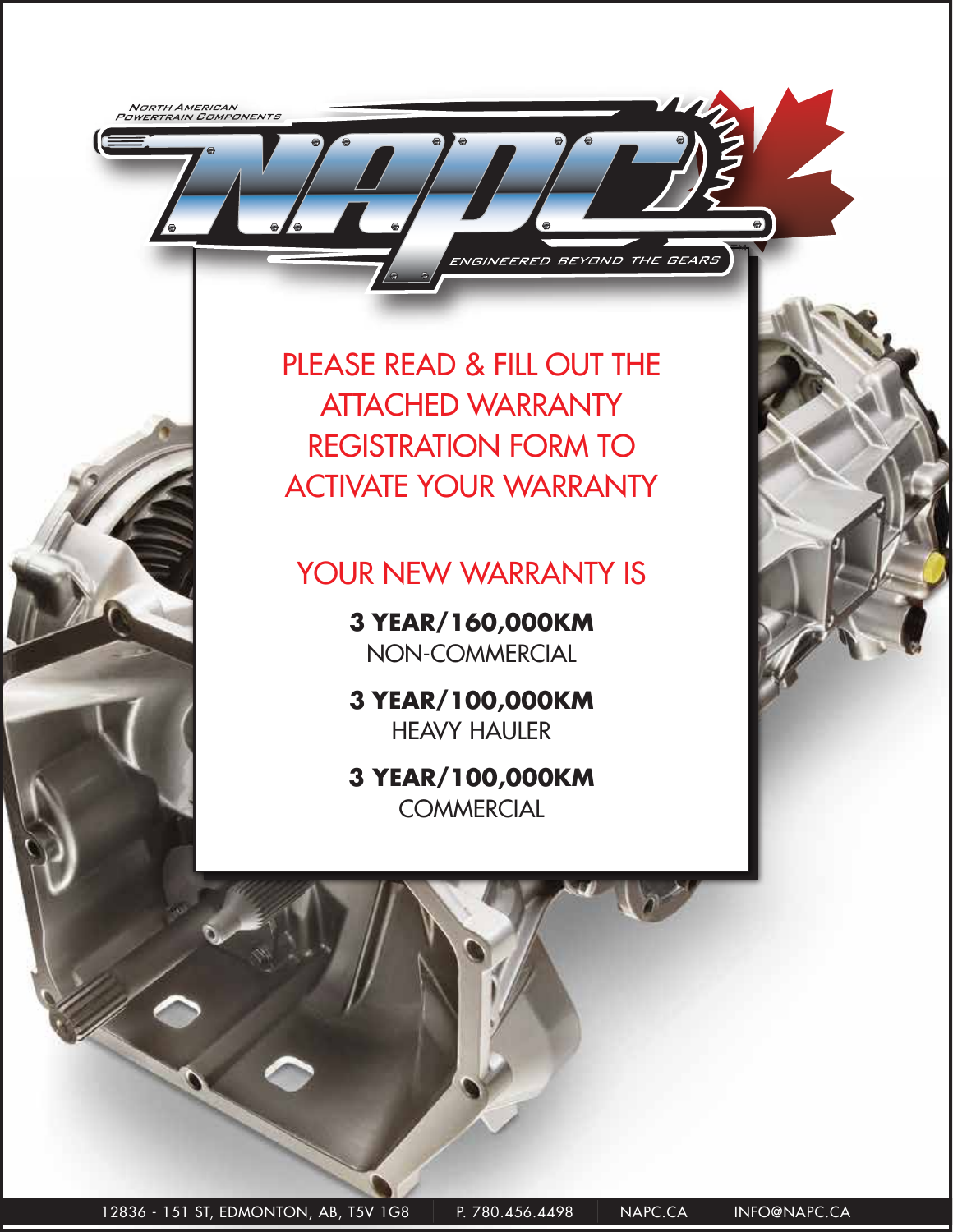Our warranty covers New and Remanufactured Manual Transmissions, Automatic Transmissions, Transfer Case and Differentials. Unless otherwise noted. From this page forward they will be referred to as "Unit(s)"

**NAPC WARRANTY COVERAGE**

## **We have taken our warranty to a new level! NAPC's NEW warranty is 3 Year/160,000KM, non-commercial. 3 Year/100,000KM for Heavy Hauler series and commercial units.**

**Commercial includes:** Ambulance, automotive off-highway use, delivery vehicles, police, snow removal, tow truck, taxi, hotshot service, farm, etc.

## **ALL External seals on our units have a 90 day warranty from time of installation**

#### **Remove & reinstall payouts**

All payouts must be preauthorized before any work is done. No further warranty will be granted or paid unless authorized!

All claim labour rates are set at \$75.00 per hour based on Chilton or Mitchel Labour Guide. Fluid is covered but no claim for specialty fluid is allowed (i.e. Amsoil or Mobil1 synthetic) There are no exceptions to this rule. As well there will be no additional costs paid for shop materials or external coolers and flushing. All warranty claims must be preauthorized. A diagnosis time of 1 hour @ \$75.00 is allowed.

## WARRANTY COVERAGE

NAPC warrants to the original buyer that any unit purchased shall be covered from defects in material and/or workmanship for 3 years or 160,000 KM. All Heavy Hauler and commercial use units have a 3 Year/100,000 KM warranty. This applies to all NAPC Transmissions, Transfer cases and Differentials . NAPC reserves the right to determine the course of action regarding repair and/or replacement of any and all warrantable units. **Work done under the warranty does not extend the life of the same**. This Warranty is VOID for any units purchased through anyone that is NOT an Authorized Dealer of NAPC Products, if this unit is purchased through a private sale; change of ownership pr through any Internet sales/auction websites.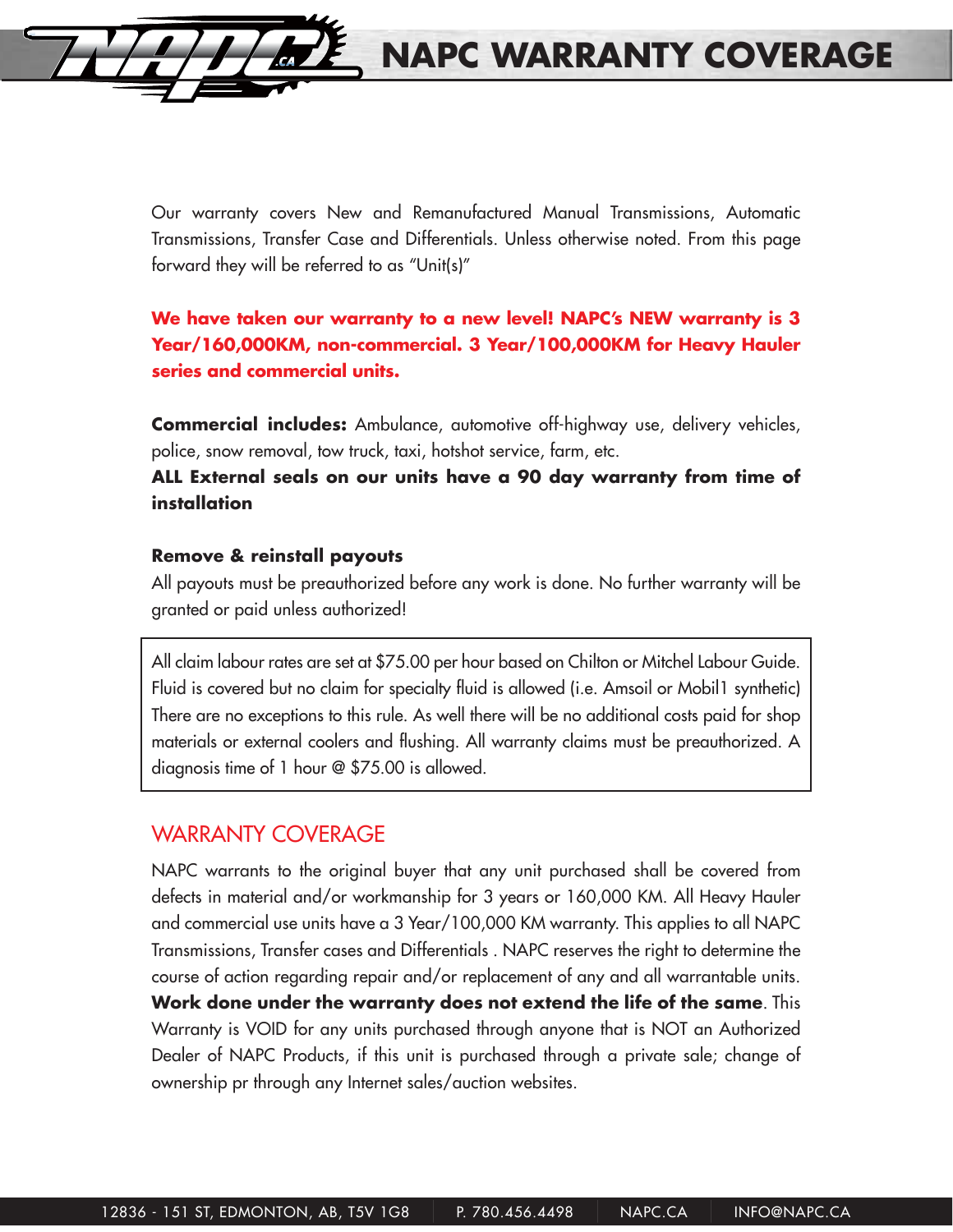## **NAPC will not be responsible for and the warranty does not cover:**

**NAPC WARRANTY COVERAGE**

- 1. Lost profits, sales or income
- 2. Towing charges
- 3. Lift, dock or storage fees
- 4. Telephone calls
- 5. Substitute transportation, lodging, etc.
- 6. Unauthorized repairs

## **This warranty does not cover damage, caused by the following, for Automatic Transmissions:**

- 1. Incorrectly installed PTOs
- 2. Vehicles that are used over their GVWR
- 3. Transmission coolers that are not replaced as required
- 4. Wrong fluid use
- 5. Shifter linkages not inspected, adjusted or replaced as required
- 6. Case breakage
- 7. Shaft breakage

## **This warranty does not cover damage, caused by the following, for Manual Transmissions:**

- 6. Incorrectly installed PTO's
- 7. Reverse gear clash
- 8. Vehicles that are used over their GVWR
- 9. Pilot bushings/bearings not replaced
- 10. Condition of clutch not verified
- 11. Release bearing not replaced
- 12. Shifter linkages not inspected, adjusted or replaced as required
- 13. Wrong fluid use

#### **This warranty does not cover damage, caused by the following, for Transfer Cases:**

- 1. Incorrect transfer case motor installed
- 2. Incorrect installation of transfer case motor
- 3. Incorrect linkage adjustment
- 4. Wrong fluid use
- 5. Inconsistent tire size or circumference on the vehicle

## **This warrant does not cover damage, caused by the following, for Differentials:**

- 1. Driveshafts & u-joints are not inspected and replaced as necessary
- 2. Wrong fluid use
- 3. Any brake failure

## **To qualify for the 3 Year/160,000 KM warranty or 3 Year/100,000 KM warranty you must follow all installation instructions.**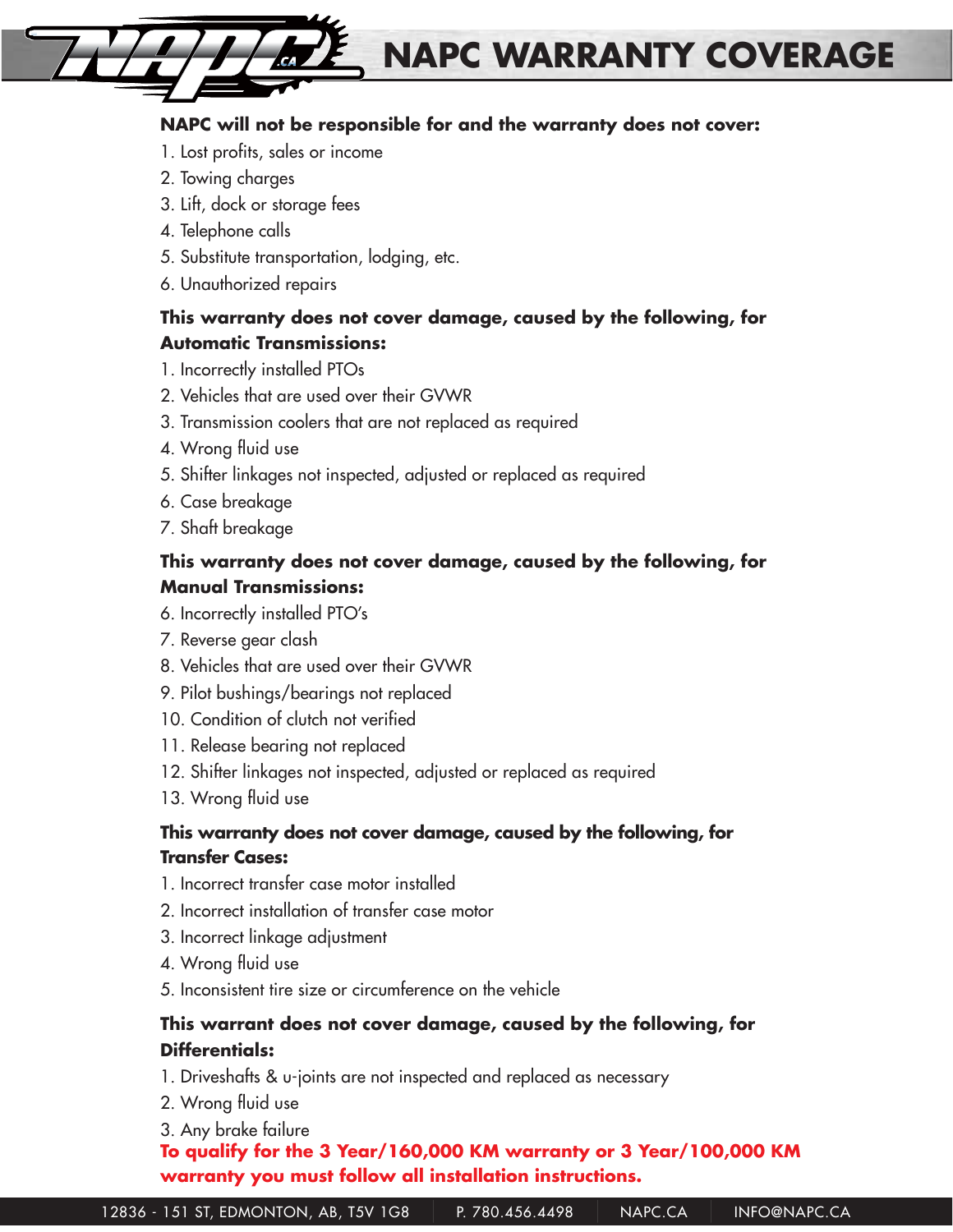## **DIFFERENTIALS**

| FORD DIFFS  Oil Required               |  |
|----------------------------------------|--|
|                                        |  |
| DODGE/CHRYSLER DIFFS  Oil Required     |  |
|                                        |  |
| GMC/CHEVROLET DIFFS FRONT Oil Required |  |
|                                        |  |
| GMC/CHEVROLET DIFFS REAR  Oil Required |  |
|                                        |  |
|                                        |  |

#### **TRANSFER CASES**

| FORD  OIL REQUIRED |  |
|--------------------|--|
| 271  ATF           |  |
|                    |  |
|                    |  |
|                    |  |
|                    |  |
|                    |  |
| 4408  ATF          |  |
|                    |  |
|                    |  |
|                    |  |
| $R = R - R$        |  |

| DODGE/CHRYSLER  OIL REQUIRED |  |
|------------------------------|--|
| 80/90 GEAR OIL<br>205        |  |
| 231                          |  |
| 233D  ATF                    |  |
| 241                          |  |
|                              |  |
|                              |  |
|                              |  |
| 247  ATF                     |  |
|                              |  |
| 271                          |  |
| ATF<br>273                   |  |
| GMC/CHEVROLET OIL REQUIRED   |  |
| 126  ATF                     |  |
| 136  AUTOTRACK2              |  |
| 205C  80/90 GEAR OIL         |  |
| 208                          |  |
| AUTOTRACK2<br>226            |  |
|                              |  |
| 236  AUTOTRACK 2             |  |
| 241                          |  |
| 243                          |  |
| 246  AUTOTRACK 2             |  |
| 261                          |  |
| 263                          |  |
| 4401  ATF                    |  |
| 4470  ATF                    |  |

#### **AUTOMATIC TRANSMISSIONS**

| FORD OIL REQUIRED           |                                |
|-----------------------------|--------------------------------|
| CD4E  DEXRON III/MERCON     |                                |
| AXOD  DEXRON III/MERCON     |                                |
| AXODE  DEXRON III/MERCON    |                                |
| AX4S DEXRON III/MERCON      |                                |
| AX4N 4F50N  MERCON®V        |                                |
| AODE  DEXRON III/MERCON     |                                |
| 4R70/75W MERCON®V           |                                |
| A4LD DEXRON III/MERCON      |                                |
| 4R44E DEXRON III/MERCON     |                                |
| 4R55E DEXRON III/MERCON     |                                |
| 5R44E MERCON®V              |                                |
| 5R55E MERCON®V              |                                |
| 5R55S/W MERCON®V            |                                |
| E4OD DEXRON III/MERCON      |                                |
| 4R100 DEXRON III/MERCON     |                                |
| 5R110W MERCON SP OR LV      |                                |
| 6R80  MERCON LV             |                                |
| 6R140 MERCON LV             |                                |
|                             |                                |
| DODGE/CHRYSLER OIL REQUIRED |                                |
| A470 MOPAR ATF +4           |                                |
| A670  MOPAR ATF +4          |                                |
| 41TE 604 606  MOPAR ATF +4  |                                |
| A727 904  MOPAR ATF +4      |                                |
| 42RH/RE  MOPAR ATF +4       |                                |
| 44RH/RE MOPAR ATF +4        |                                |
| 48RE MOPAR ATF +4           |                                |
| 47RH/RE MOPAR ATF +4        |                                |
| 48RE MOPAR ATF +4           |                                |
| 45RFE  MOPAR ATF +4         |                                |
| 65RFE  MOPAR ATF +4         |                                |
| 66RFE  MOPAR ATF +4         |                                |
| 5-45RFE MOPAR ATF +4        |                                |
|                             | AS68RC MOPAR AS68RC FLUID ONLY |
| 722.6 NAG1 MOPAR ATF +4     |                                |
| GMC/CHEVROLET OIL REQUIRED  |                                |
| 4T40/45EDEXRON V1           |                                |
| 4T65E DEXRON V1             |                                |
| TH200R4  DEXRON V1          |                                |
| TH350 DEXRON V1             |                                |
| TH350C DEXRON V1            |                                |
| TH400 DEXRON V1             |                                |
| TH700R4 DEXRON V1           |                                |
| 4L60/70/75E DEXRON V1       |                                |
| 4L65E DEXRON V1             |                                |
| 4180E DEXRON V1             |                                |
| ALLISON 1000 DEXRON V1      |                                |
| ALLISON 2000 2500 TRANS SYD |                                |
| 6L80/90EDEXRON V1           |                                |
| 6T70/75EDEXRON V1           |                                |
|                             |                                |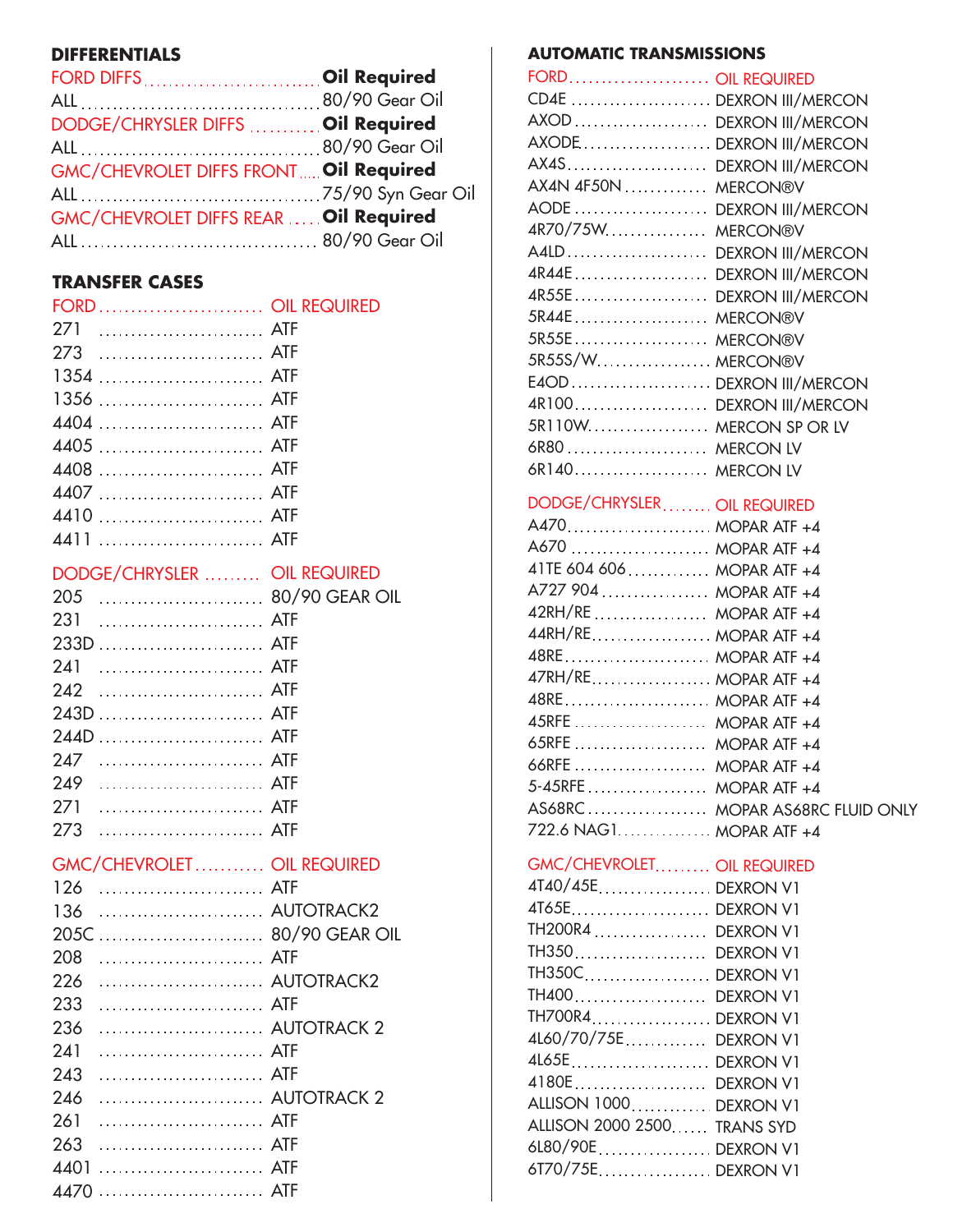| <b>STANDARD TRANSMISSIONS</b>          |                   |  |
|----------------------------------------|-------------------|--|
| FORD  OIL REQUIRED                     |                   |  |
| ZF Small Blaock Synthetic ATF +4       |                   |  |
| ZF Diesel  Synthetic ATF +4            |                   |  |
| ZF V10  Synthetic ATF +4               |                   |  |
| ZF 6 Speed $\ldots$ Synthetic ATF $+4$ |                   |  |
| M5R1  Synthetic ATF +4                 |                   |  |
| M5R2  Synthetic ATF +4                 |                   |  |
| T5 Mustang  Synthetic ATF +4           |                   |  |
| DODGE/CHRYSLER  OIL REQUIRED           |                   |  |
| NV4500  Castrol Syntorq LT             |                   |  |
|                                        | Chrysler#4874459  |  |
| NV3500  Synthetic ATF +4               |                   |  |
| NV5600  Castrol Syntorq LT             |                   |  |
|                                        | Chrysler# 4874459 |  |
| Getrag  Castrol Syntorq LT             |                   |  |
|                                        | Chrysler# 4874459 |  |
|                                        |                   |  |
| AX5                                    | Synthetic ATF +4  |  |
| AX15                                   | Synthetic ATF +4  |  |
| Peugeot                                | Synthetic ATF +4  |  |
| GMC/CHEVROLET OIL REQUIRED             |                   |  |
| NV4500  Castrol Syntorq LT             |                   |  |
|                                        | GM #12346190      |  |
| Getrag  Castrol Syntorq LT             |                   |  |
|                                        | GM #12346190      |  |

**Please be sure to use the oil that is specified in order to receive full warranty. If the Oil Requirements Tag attached to your unit states a different oil to be used, this guide will supersede the attached tag.**

T5 Camaro Synthetic ATF +4



#### **North American Powertrain Components**

12836-151 Street NW Edmonton, AB T5V 1G8 *Phone:* 780-456-4498 *Fax:* 780-406-6622 *Toll Free:* 866-456-4498



#### **Complete Shipping Solutions** Logistics Simplified

#### **Complete Shipping Solutions Inc.**

14803-114 Ave NW, 2nd Floor Edmonton, AB T5M 2Y8 *Phone:* 780-799-7525 *Fax:* 780-733-7526 *Toll Free:* 855-733-7525

# CORE RETURN INSTRUCTIONS

#### *Dear Valued NAPC Customer,*

- In order to coordinate ALL SHIPMENTS coming back to NAPC, please contact rates@completeshipping.ca, or via phone at Toll Free1-855-733-7525 to arrange pickup.
- Shipping & Bill of Lading instructions will be provided at time of booking by Complete Shipping Solutions
- **Please distribute this information to your internal teams responsible for shipping. We thank your for your** attention in this matter and appreciate your business.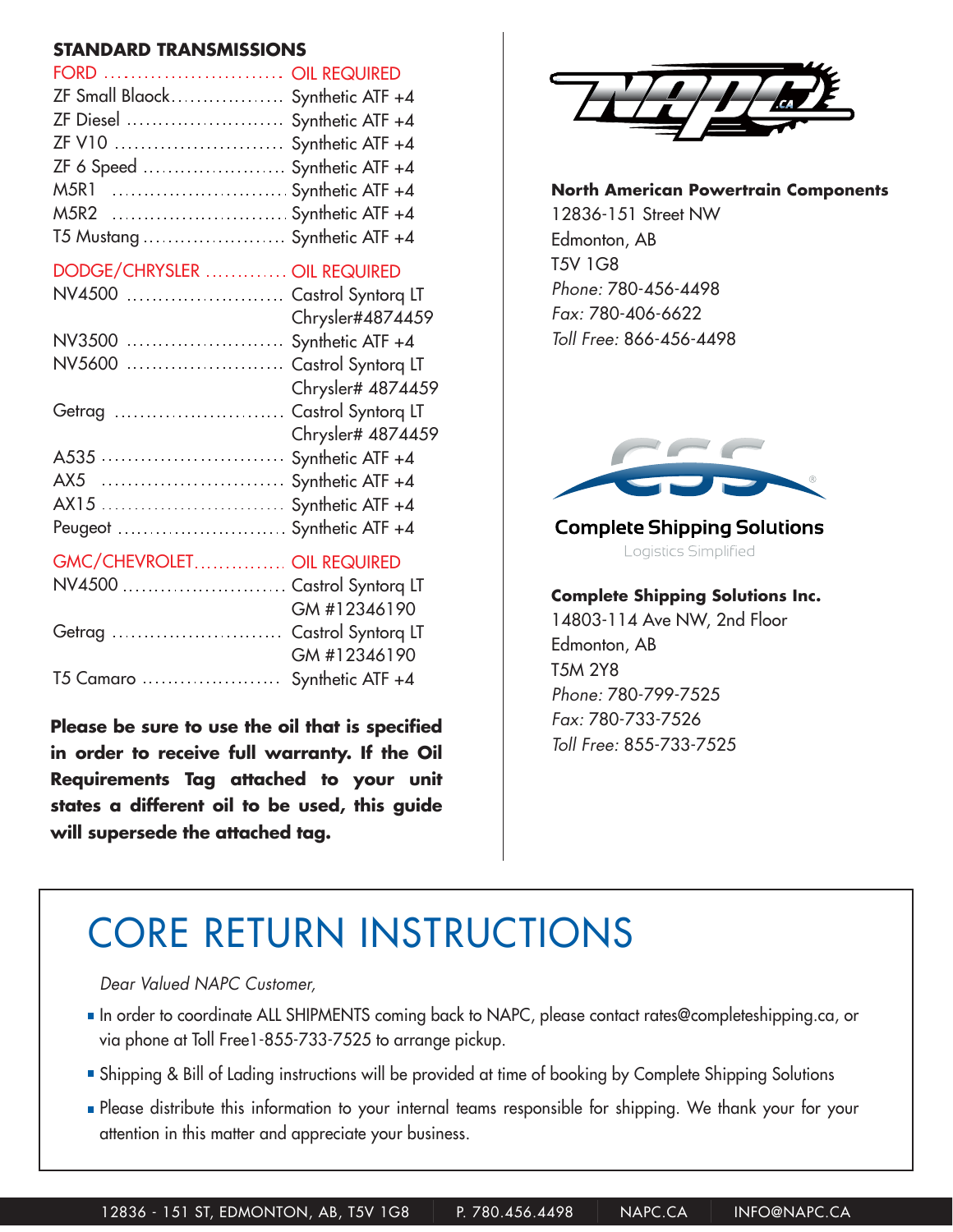

The Warranty Registration must be filled out completely. You can return all documents in the plastic bag attached to your core. You may also go online to our website www.napc.ca to fill out an electronic copy of this form or fax to 780.406.6622.

#### **The buyer MUST submit Warranty Registration and return the core within 30 days of purchase.**

| ,我们也不会有什么?""我们的人,我们也不会有什么?""我们的人,我们也不会有什么?""我们的人,我们也不会有什么?""我们的人,我们也不会有什么?""我们的人                                                                                                                                               |
|--------------------------------------------------------------------------------------------------------------------------------------------------------------------------------------------------------------------------------|
| ,我们也不会有什么。""我们的人,我们也不会有什么?""我们的人,我们也不会有什么?""我们的人,我们也不会有什么?""我们的人,我们也不会有什么?""我们的人                                                                                                                                               |
|                                                                                                                                                                                                                                |
|                                                                                                                                                                                                                                |
|                                                                                                                                                                                                                                |
|                                                                                                                                                                                                                                |
| Amount of Oil installed (exact amount): \\espirit \\espirit \\espirit \\espirit \\espirit \\espirit \\espirit \\espirit \\espirit \\espirit \\espirit \\espirit \\espirit \\espirit \\espirit \\espirit \\espirit \\espirit \\ |
| Odometer of vehicle at install: \\omega_{\sigma_{\sigma_{\sigma_{\sigma_{\sigma_{\sigma_{\sigma_{\sigma_{\sigma_{\sigma_{\sigma_{\sigma_{\sigma_{\sigma_{\sigma_{\sigma_{\sigma_{\sigma_{\sigma_{\sigma_{\sigma_{\sigma_{\sigm |
|                                                                                                                                                                                                                                |

#### PLEASE FILL OUT THIS FORM AT TIME OF INSTALLATION AND MAIL, FAX, OR EMAIL

**NAPC/NADP 12836 – 151 Street Edmonton, Alberta, Canada T5V 1G8, 780.406.6622 or email reception@napc.ca. Alternatively you can visit www.napc.ca to register your NAPC unit.**

12836 - 151 ST, EDMONTON, AB, T5V 1G8 | P. 780.456.4498 | NAPC.CA | INFO@NAPC.CA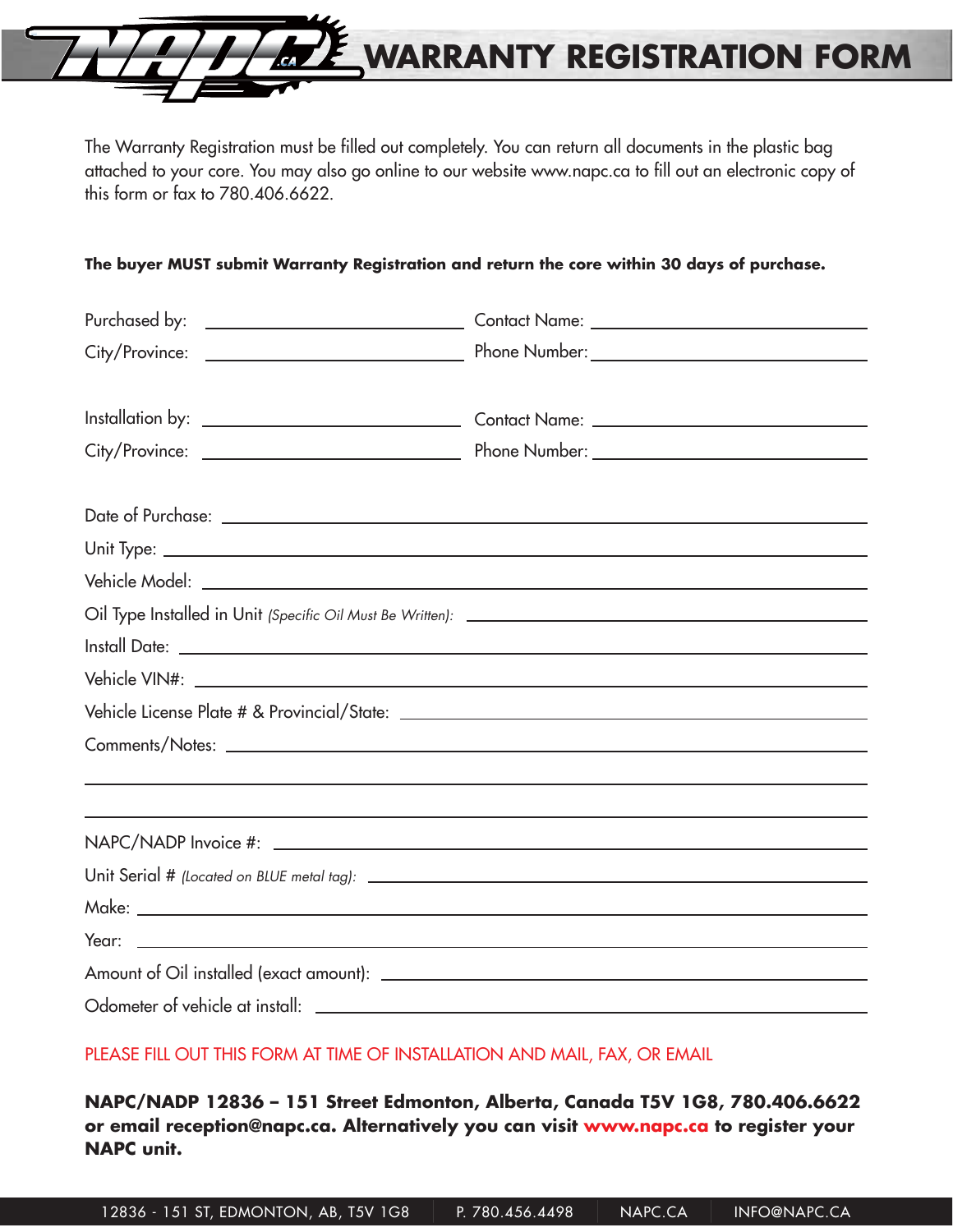

## **CORE RETURN INSTRUCTIONS**

#### *Dear Valued NAPC Customer,*

- In order to coordinate ALL SHIPMENTS coming back to NAPC, please contact rates@completeshipping.ca, or via phone at Toll Free1-855-733-7525 to arrange pickup.
- Shipping & Bill of Lading instructions will be provided at time of booking by Complete Shipping Solutions.
- **Please distribute this information to your internal teams responsible for shopping. We thank your for your** attention in this matter and appreciate your business.

*Sincerely, The NAPC Team*



#### **North American Powertrain Components**

12836-151 Street NW Edmonton, AB T5V 1G8 *Phone:* 780-456-4498 *Fax:* 780-406-6622 *Toll Free:* 866-456-4498

#### **Complete Shipping Solutions Inc.**

14803-114 Ave NW, 2nd Floor Edmonton, AB T5M 2Y8 *Phone:* 780-799-7525 *Fax:* 780-733-7526 *Toll Free:* 855-733-7525